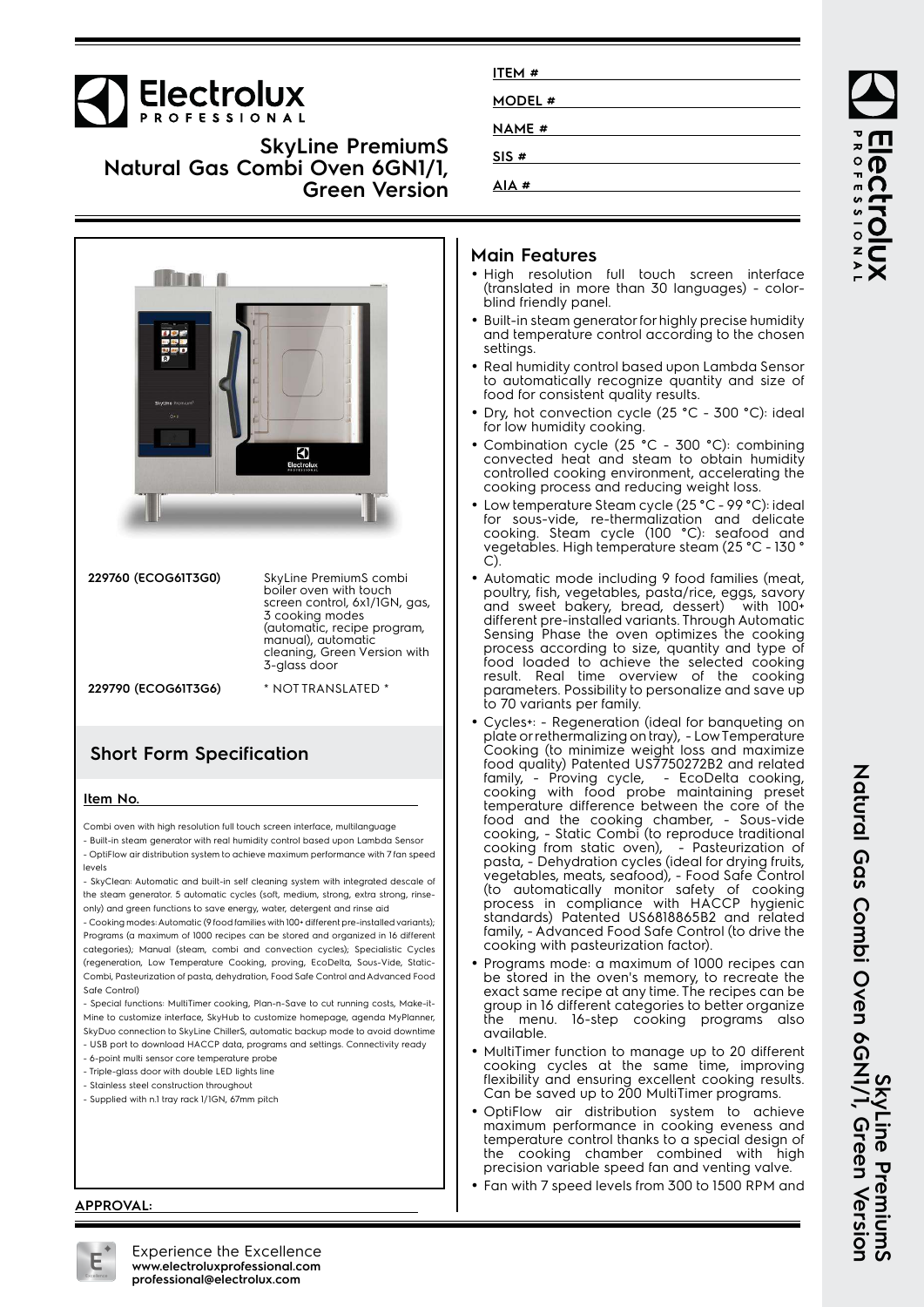

reverse rotation for optimal evenness. Fan stops in less than 5 seconds when door is opened.

- 6-point multi sensor core temperature probe for maximum precision and food safety.
- Pictures upload for full customization of cooking cycles.
- Automatic fast cool down and pre-heat function.
- • Reduced power function for customized slow cooking cycles.
- SkyClean: Automatic and built-in self cleaning system with integrated descale of the steam generator. 5 automatic cycles (soft, medium, strong, extra strong, rinse-only) and green functions to save energy, water, detergent and rinse aid. Also programmable with delayed start.
- Different chemical options available: solid (phosphatefree), liquid (requires optional accessory).
- Plan-n-Save function organizes the cooking sequence of the chosen cycles optimizing the work in the kitchen from a time and energy efficiency point of view.
- Make-it-mine feature to allow full personalization or locking of the user interface.
- • SkyHub lets the user group the favorite functions in the homepage for immediate access.
- MyPlanner works as an agenda where the user can plan the daily work and receive personalized alerts for each task.
- With SkyDuo the Oven and the Blast Chiller are connected to each other and communicate in order to guide the user through the cook&chill process optimizing time and efficiency (requires optional accessory).
- GreaseOut: predisposed for integrated grease drain and collection for safer operation (dedicated base as optional accessory).
- USB port to download HACCP data, share cooking programs and configurations. USB port also allows to plug-in sous-vide probe (optional accessory).
- Connectivity ready for real time access to connected appliances from remote and HACCP monitoring (requires optional accessory).
- Trainings and guidances supporting materials easily accessible by scanning QR-Code with any mobile device.
- Back-up mode with self-diagnosis is automatically activated if a failure occurs to avoid downtime.
- Automatic consumption visualization at the end of the cycle.
- [NOT TRANSLATED]
- [NOT TRANSLATED]
- Energy Star 2.0 certified product.

#### **Construction**

- Human centered design with 4-star certification for ergonomics and usability.
- Wing-shaped handle with ergonomic design and hands-free opening with the elbow, making managing trays simpler (Registered Design at EPO).
- Triple thermo-glazed door with 2 hinged inside panels for easy cleaning and double LED lights line.
- Seamless hygienic internal chamber with all rounded corners for easy cleaning.
- 304 AISI stainless steel construction throughout.
- Front access to control board for easy service.
- Integrated spray gun with automatic retracting system for fast rinsing.

### **SkyLine PremiumS Natural Gas Combi Oven 6GN1/1, Green Version**

- IPX 5 spray water protection certification for easy cleaning.
- Supplied with n.1 tray rack 1/1 GN, 67 mm pitch.

#### **Optional Accessories**

| • Water softener with cartridge and flow<br>meter (high steam usage)                                                                       | PNC 920003        | ❏        |
|--------------------------------------------------------------------------------------------------------------------------------------------|-------------------|----------|
| • Water softener with salt for ovens with<br>automatic regeneration of resin                                                               | PNC 921305        | ❏        |
| • Wheel kit for 6 $&$ 10 GN 1/1 and 2/1 GN<br>oven base (not for the disassembled<br>one)                                                  | PNC 922003        | ❏        |
| • Pair of AISI 304 stainless steel grids, GN PNC 922017<br>1/1                                                                             |                   | ❏        |
| • Pair of grids for whole chicken (8 per<br>grid - 1,2kg each), GN 1/1                                                                     | PNC 922036        | ❏        |
| · AISI 304 stainless steel grid, GN 1/1                                                                                                    | <b>PNC 922062</b> | ❏        |
| • Grid for whole chicken (4 per grid -<br>1,2kg each), GN 1/2                                                                              | <b>PNC 922086</b> | ◻        |
| $\bullet$ External side spray unit (needs to be<br>mounted outside and includes support<br>to be mounted on the oven)                      | <b>PNC 922171</b> | ❏        |
| • Baking tray for 5 baguettes in<br>perforated aluminum with silicon<br>coating, 400x600x38mm                                              | PNC 922189        | ❏        |
| · Baking tray with 4 edges in perforated<br>aluminum, 400x600x20mm                                                                         | PNC 922190        | ❏        |
| · Baking tray with 4 edges in aluminum,<br>400x600x20mm                                                                                    | <b>PNC 922191</b> | ❏        |
| • Pair of frying baskets                                                                                                                   | <b>PNC 922239</b> | ❏        |
| · AISI 304 stainless steel bakery/pastry<br>grid 400x600mm                                                                                 | <b>PNC 922264</b> | <b>□</b> |
| • Double-step door opening kit                                                                                                             | <b>PNC 922265</b> | ❏        |
| • Grid for whole chicken (8 per grid -<br>1,2kg each), GN 1/1                                                                              | <b>PNC 922266</b> | <b>□</b> |
| • USB probe for sous-vide cooking                                                                                                          | PNC 922281        | ❏        |
| • Grease collection tray, GN 1/1, H=100<br>mm                                                                                              | PNC 922321        | <b>□</b> |
| • Kit universal skewer rack and 4 long<br>skewers for Lenghtwise ovens                                                                     | PNC 922324        | ❏        |
| • Universal skewer rack                                                                                                                    | PNC 922326        | ❏        |
| • 4 long skewers                                                                                                                           | PNC 922327        | ❏        |
| • Smoker for lengthwise and crosswise<br>oven (4 kinds of smoker wood chips are<br>available on request)                                   | PNC 922338        | $\Box$   |
| • Multipurpose hook                                                                                                                        | PNC 922348        | ❏        |
| • 4 flanged feet for 6 $\&$ 10 GN, 2",<br>100-130mm                                                                                        | <b>PNC 922351</b> | ❏        |
| · Grid for whole duck (8 per grid - 1,8kg<br>each), GN 1/1                                                                                 | PNC 922362        | ❏        |
| • Tray support for 6 $&$ 10 GN 1/1<br>disassembled open base                                                                               | PNC 922382        | ❏        |
| · Wall mounted detergent tank holder                                                                                                       | PNC 922386        | ❏        |
| $\bullet$ - not translated -                                                                                                               | PNC 922390        | ❏        |
| • Tray rack with wheels, 6 GN 1/1, 65mm<br>pitch (included)                                                                                | PNC 922600        | <b>□</b> |
| • Tray rack with wheels 5 GN 1/1, 80mm<br>pitch                                                                                            | <b>PNC 922606</b> | ❏        |
| • Bakery/pastry tray rack with wheels<br>holding 400x600mm grids for 6 GN 1/1<br>oven and blast chiller freezer, 80mm<br>pitch (5 runners) | <b>PNC 922607</b> | ❏        |
| • Slide-in rack with bandle for 6 $\&$ 10 GN PNC 922610                                                                                    |                   | n.       |

• Slide-in rack with handle for 6 & 10 GN 1/1 oven PNC 922610 ❑



#### **SkyLine PremiumS Natural Gas Combi Oven 6GN1/1, Green Version**

The company reserves the right to make modifications to the products without prior notice. All information correct at time of printing.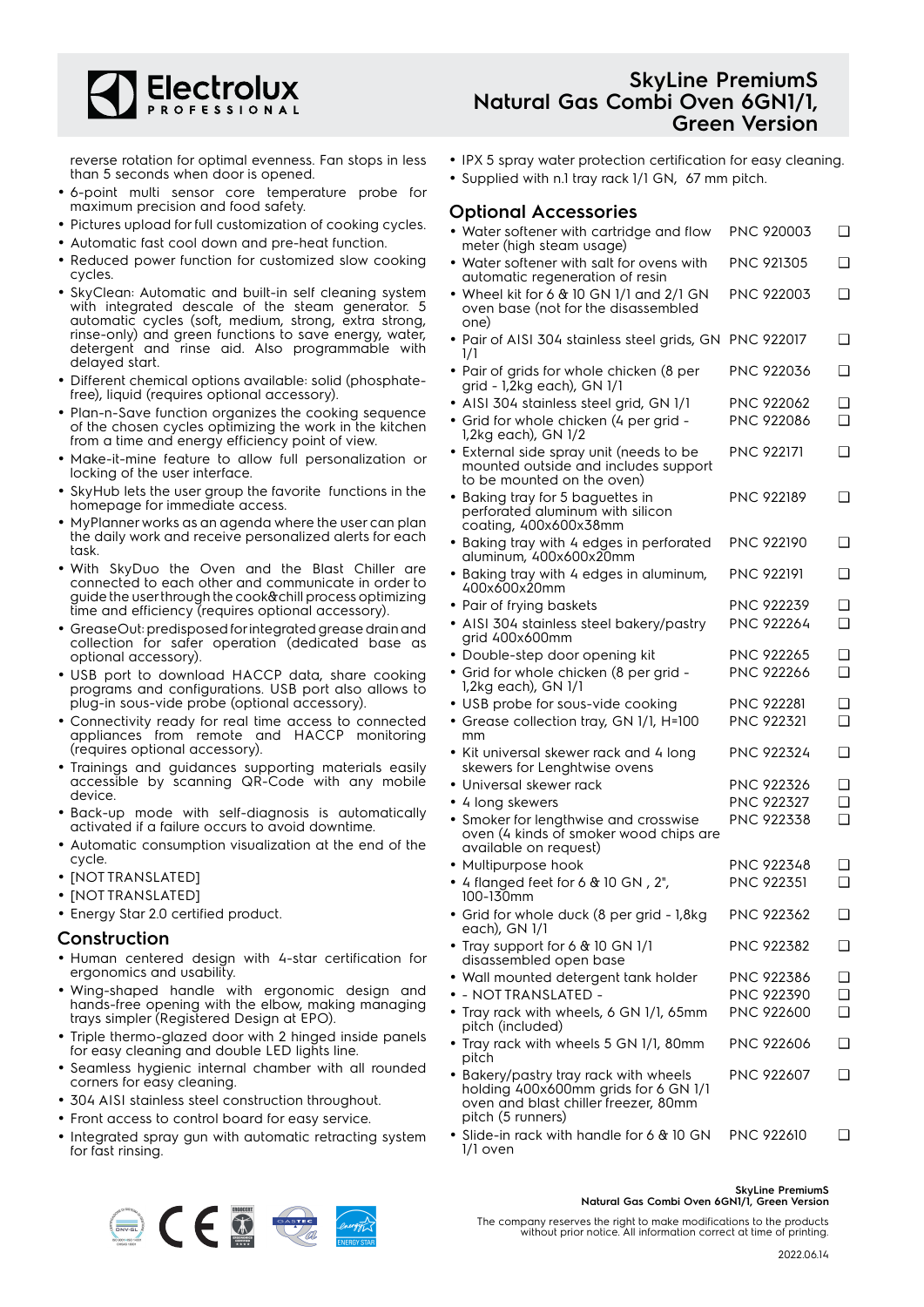# Electrolux

### **SkyLine PremiumS Natural Gas Combi Oven 6GN1/1, Green Version**

| • Open base with tray support for 6 & PNC 922612<br>10 GN 1/1 oven       |                   | $\Box$ | • Bakery/pastry runners 400x600mm for 6 PNC 922702<br>& 10 GN 1/1 oven base |                   |        |
|--------------------------------------------------------------------------|-------------------|--------|-----------------------------------------------------------------------------|-------------------|--------|
| • Cupboard base with tray support for PNC 922614                         |                   | $\Box$ | • Wheels for stacked ovens                                                  | <b>PNC 922704</b> | ℂ      |
| 6 & 10 GN 1/1 oven                                                       |                   |        | • - NOT TRANSLATED -                                                        | <b>PNC 922706</b> | C      |
| • Hot cupboard base with tray<br>support for 6 & 10 GN 1/1 oven          | PNC 922615        | $\Box$ | • Spit for lamb or suckling pig (up to 12kg)<br>for GN 1/1 ovens            | PNC 922709        | C      |
| holding GN 1/1 or400x600mm                                               |                   |        | • Mesh grilling grid                                                        | <b>PNC 922713</b> | С      |
| • External connection kit for detergent PNC 922618<br>and rinse aid      |                   | $\Box$ | • Probe holder for liquids                                                  | <b>PNC 922714</b> | C      |
| • Grease collection kit for GN 1/1-2/1                                   | <b>PNC 922619</b> | $\Box$ | • Exhaust hood with fan for 6 & 10 GN 1/1<br>ovens                          | <b>PNC 922728</b> | $\Box$ |
| cupboard base (trolley with 2 tanks,<br>open/close device and drain)     |                   |        | • Exhaust hood with fan for stacking 6+6<br>or 6+10 GN 1/1 ovens            | <b>PNC 922732</b> | C      |
| • Stacking kit for gas 6 GN 1/1 oven<br>placed on gas 6 GN 1/1 oven      | <b>PNC 922622</b> | $\Box$ | • Exhaust hood without fan for 6&10<br>1/1GN ovens                          | <b>PNC 922733</b> | ⊑      |
| • Stacking kit for gas 6 GN 1/1 oven<br>placed on gas IO GN 1/1 oven     | PNC 922623        | $\Box$ | • Exhaust hood without fan for stacking<br>6+6 or 6+10 GN 1/1 ovens         | <b>PNC 922737</b> | C      |
| • Trolley for slide-in rack for 6 & 10 GN                                | <b>PNC 922626</b> | $\Box$ | · Fixed tray rack, 5 GN 1/1, 85mm pitch                                     | <b>PNC 922740</b> | C      |
| 1/1 oven and blast chiller freezer                                       |                   |        | • 4 high adjustable feet for 6 & 10 GN                                      | <b>PNC 922745</b> | C      |
| • Trolley for mobile rack for 2 stacked<br>6 GN 1/1 ovens on riser       | <b>PNC 922628</b> | $\Box$ | ovens, 230-290mm<br>• Tray for traditional static cooking,                  | <b>PNC 922746</b> | ⊑      |
| • Trolley for mobile rack for 6 GN 1/1<br>on 6 or 10 GN 1/1 ovens        | PNC 922630        | $\Box$ | $H=100$ mm                                                                  |                   |        |
| • Riser on feet for 2 6 GN 1/1 ovens or<br>a 6 GN 1/1 oven on base       | <b>PNC 922632</b> | $\Box$ | · Double-face griddle, one side ribbed<br>and one side smooth, 400x600mm    | <b>PNC 922747</b> | C      |
| • Riser on wheels for stacked 2x6 GN                                     | PNC 922635        | $\Box$ | • - NOTTRANSLATED -                                                         | <b>PNC 922752</b> | C      |
| 1/1 ovens, height 250mm                                                  |                   |        | • - NOTTRANSLATED -                                                         | <b>PNC 922773</b> | C      |
| • Stainless steel drain kit for 6 & 10 GN PNC 922636                     |                   | ❏      | • - NOTTRANSLATED -                                                         | PNC 922776        | C      |
| oven, dia=50mm                                                           |                   |        | • Non-stick universal pan, GN 1/1,<br>$H=20$ mm                             | PNC 925000        | C      |
| • Plastic drain kit for 6 & 10 GN oven,<br>dia=50mm                      | PNC 922637        | $\Box$ | • Non-stick universal pan, GN 1/1,                                          | <b>PNC 925001</b> | ℂ      |
| • Grease collection kit for open base                                    | PNC 922639        | $\Box$ | $H = 40$ mm                                                                 |                   |        |
| (2 tanks, open/close device and<br>drain)                                |                   |        | • Non-stick universal pan, GN 1/1,<br>$H = 60$ mm                           | PNC 925002        | C      |
| • Wall support for 6 GN 1/1 oven                                         | PNC 922643        | $\Box$ | · Double-face griddle, one side ribbed                                      | <b>PNC 925003</b> | C      |
| • Dehydration tray, GN 1/1, H=20mm                                       | PNC 922651        | $\Box$ | and one side smooth, GN 1/1                                                 |                   |        |
| • Flat dehydration tray, GN 1/1                                          | PNC 922652        | $\Box$ | • Aluminum grill, GN 1/1                                                    | PNC 925004        | C      |
| • Open base for 6 & 10 GN 1/1 oven,<br>disassembled                      | PNC 922653        | $\Box$ | • Frying pan for 8 eggs, pancakes,<br>hamburgers, GN 1/1                    | PNC 925005        | C      |
| • Bakery/pastry rack kit for 6 GN 1/1                                    | <b>PNC 922655</b> | $\Box$ | • Flat baking tray with 2 edges, GN 1/1                                     | <b>PNC 925006</b> | C      |
| oven with 5 racks 400x600mm and                                          |                   |        | • Baking tray for 4 baguettes, GN 1/1                                       | PNC 925007        | C      |
| 80mm pitch                                                               |                   |        | • Potato baker for 28 potatoes, GN 1/1                                      | PNC 925008        | C      |
| • Stacking kit for gas 6 GN 1/1 oven<br>placed on 7kg and 15kg crosswise | PNC 922657        | $\Box$ | • Non-stick universal pan, GN 1/2,<br>$H=20$ mm                             | PNC 925009        | С      |
| blast chiller freezer<br>• Heat shield for stacked ovens 6 GN            | <b>PNC 922660</b> | □      | · Non-stick universal pan, GN 1/2,                                          | PNC 925010        |        |
| $1/1$ on 6 GN $1/1$                                                      |                   |        | $H = 40$ mm<br>• Non-stick universal pan, GN 1/2,                           | <b>PNC 925011</b> | ⊏      |
| • Heat shield for stacked ovens 6 GN<br>$1/1$ on $10$ GN $1/1$           | <b>PNC 922661</b> | □      | $H = 60$ mm<br>• Compatibility kit for installation on                      | PNC 930217        | ℂ      |
| • Heat shield for 6 GN 1/1 oven                                          | PNC 922662        | □      | previous base GN 1/1                                                        |                   |        |
| • Kit to convert from natural gas to<br><b>LPG</b>                       | PNC 922670        | $\Box$ |                                                                             |                   |        |
| • Kit to convert from LPG to natural<br>gas                              | <b>PNC 922671</b> | $\Box$ |                                                                             |                   |        |
| • Flue condenser for gas oven                                            | PNC 922678        | ❏      |                                                                             |                   |        |
| • Fixed tray rack for 6 GN 1/1 and                                       | <b>PNC 922684</b> | ❏      |                                                                             |                   |        |
| 400x600mm grids<br>• Kit to fix oven to the wall                         | PNC 922687        | ❏      |                                                                             |                   |        |
| • Tray support for 6 & 10 GN 1/1 open                                    | <b>PNC 922690</b> | ❏      |                                                                             |                   |        |
| base                                                                     |                   |        |                                                                             |                   |        |
| • 4 adjustable feet with black cover<br>for 6 & 10 GN ovens, 100-115mm   | PNC 922693        | □      |                                                                             |                   |        |

- Wifi board (NIU) PNC 922695 ❑
- - NOT TRANSLATED PNC 922696 ❑
- Detergent tank holder for open base PNC 922699 ❑



**SkyLine PremiumS Natural Gas Combi Oven 6GN1/1, Green Version**

The company reserves the right to make modifications to the products without prior notice. All information correct at time of printing.